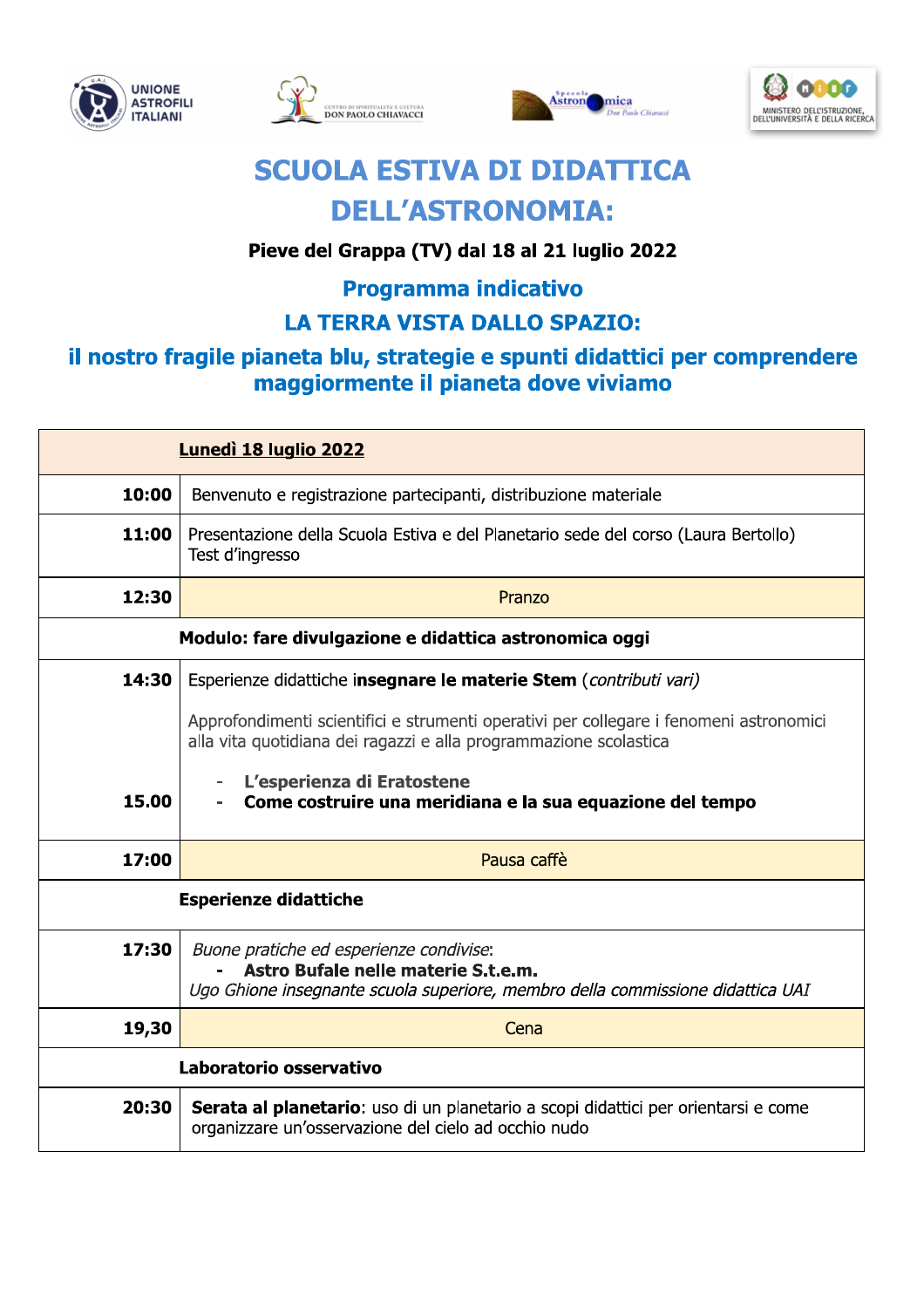| <b>Martedì 19 luglio 2022</b> |                                                                                                                                                                                                                                                                                                                                                               |  |  |  |  |
|-------------------------------|---------------------------------------------------------------------------------------------------------------------------------------------------------------------------------------------------------------------------------------------------------------------------------------------------------------------------------------------------------------|--|--|--|--|
|                               | <b>Modulo:</b>                                                                                                                                                                                                                                                                                                                                                |  |  |  |  |
| 09:00                         | Ritrovo                                                                                                                                                                                                                                                                                                                                                       |  |  |  |  |
|                               | La misura della distanza Terra-Luna secondo Aristarco di Samo<br>progetto didattico, con esercitazioni all'aperto.<br>Gian Nicola Cabizza insegnante di liceo ed esperto di didattica di astronomia e fisica<br>Osserviamo il Sole, le sue attività e il suo utilizzo didattico con semplici<br>$\overline{\phantom{a}}$<br>applicazioni pratiche             |  |  |  |  |
| 12:30                         | Pranzo                                                                                                                                                                                                                                                                                                                                                        |  |  |  |  |
| <b>Modulo:</b>                |                                                                                                                                                                                                                                                                                                                                                               |  |  |  |  |
| 14:30                         | Un calendario agricolo dell'VIII secolo A.C. tratto dalle "Le opere e i<br>$\overline{\phantom{a}}$<br>giorni" di Esiodo.<br>Vedremo come è nato il calendario naturale basato sui solstizi, gli equinozi, le<br>levate e i tramonti eliaci e acronici delle stelle<br>Gian Nicola Cabizza insegnante di liceo ed esperto di didattica di astronomia e fisica |  |  |  |  |
| 17:00                         | Pausa caffè                                                                                                                                                                                                                                                                                                                                                   |  |  |  |  |
| Laboratorio didattico         |                                                                                                                                                                                                                                                                                                                                                               |  |  |  |  |
| 17:30                         | Applicazioni e simulazioni del modulo precedente in planetario                                                                                                                                                                                                                                                                                                |  |  |  |  |
| 19:30                         | Cena                                                                                                                                                                                                                                                                                                                                                          |  |  |  |  |
| Laboratorio osservativo       |                                                                                                                                                                                                                                                                                                                                                               |  |  |  |  |
| 20:00                         | Esercitazione al crepuscolo per calcolare il tramonto eliaco e acronico<br>Serata in osservatorio usiamo il telescopio come strumento didattico                                                                                                                                                                                                               |  |  |  |  |

| <u>Mercoledì 20 luglio 2022</u>                       |                                                                                                                                                                                                                    |  |  |  |
|-------------------------------------------------------|--------------------------------------------------------------------------------------------------------------------------------------------------------------------------------------------------------------------|--|--|--|
| Modulo: per una didattica innovativa                  |                                                                                                                                                                                                                    |  |  |  |
| 9:00                                                  | Ritrovo                                                                                                                                                                                                            |  |  |  |
|                                                       | Stato di salute del nostro pianeta<br>spunti di riflessione e dibattito con i partecipanti<br>Luca Fiorani, ricercatore ENEA, docente università Lumsa e Sophia                                                    |  |  |  |
| 12:30                                                 | Pranzo                                                                                                                                                                                                             |  |  |  |
| Modulo: Nuove frontiere dell'osservazione astronomica |                                                                                                                                                                                                                    |  |  |  |
| 14:30                                                 | <b>Buco nero: questo grande sconsciuto</b> (on line)<br>Andrea Conte docente di matematica e fisica delle superiori                                                                                                |  |  |  |
| 15.30                                                 | Il progetto Skyscape e l'inquinamento luminoso<br>- I colori della luce costruzione di un semplice spettroscopio didattico<br>Paolo Ochner responsabile della didattica e divulgazione dell'osservatorio di Asiago |  |  |  |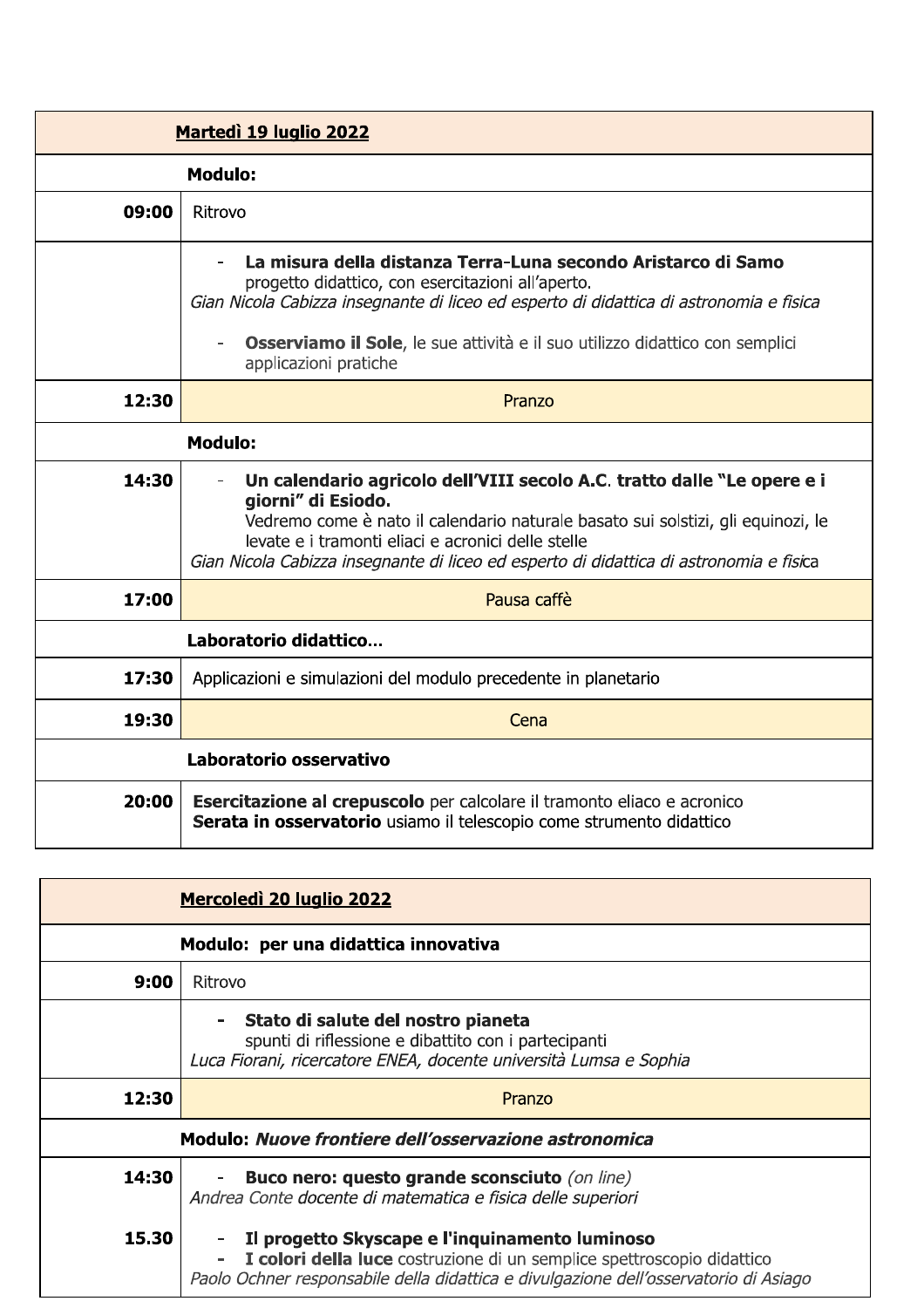| 17:00                   | Pausa caffè                                                                                                                                                                                                                                                                  |  |  |  |  |
|-------------------------|------------------------------------------------------------------------------------------------------------------------------------------------------------------------------------------------------------------------------------------------------------------------------|--|--|--|--|
|                         | Laboratorio didattico                                                                                                                                                                                                                                                        |  |  |  |  |
| 17:30                   | Pianeti extrasolari e astrobiologia (on line) -<br>Sara Federle PhD student, Universidad Andrés Bello, Santiago de Chile<br>Un'esperienza didattica nella scuola primaria parlando di inquinamento<br><b>luminoso</b><br>Riccardo Fecchio (Associazione Astronomica Euganea) |  |  |  |  |
| 19:30                   | Cena                                                                                                                                                                                                                                                                         |  |  |  |  |
| Laboratorio osservativo |                                                                                                                                                                                                                                                                              |  |  |  |  |
| 21:00                   | Serata in osservatorio: fotografiamo il cielo con strumenti a portata di tutti                                                                                                                                                                                               |  |  |  |  |

|                                      | Giovedì 21 luglio 2022                                                                                                                                                                                                                                                                          |  |  |  |
|--------------------------------------|-------------------------------------------------------------------------------------------------------------------------------------------------------------------------------------------------------------------------------------------------------------------------------------------------|--|--|--|
| Laboratorio didattico sul territorio |                                                                                                                                                                                                                                                                                                 |  |  |  |
| 08:30                                | <b>USCITA e visita a Valdobbiadene:</b> alla scoperta delle opere di un famoso gnomonista<br>del territorio: l'abate Follador. Un percorso guidato tra le meridiane di Santo Stefano e<br>Valdobbiadene con la spiegazione, le curiosità e lettura sul posto di questi incredibili<br>strumenti |  |  |  |
| 13:00                                | Pranzo                                                                                                                                                                                                                                                                                          |  |  |  |
| 14:00                                | Considerazioni conclusive, feedback                                                                                                                                                                                                                                                             |  |  |  |
| 15:00                                | Consegna attestati e saluti                                                                                                                                                                                                                                                                     |  |  |  |

| <b>Moduli</b>             | Lunedì<br>Martedì<br>Mercoledì<br>Giovedì | 4,0<br>4,0<br>6,0<br>4,0 |
|---------------------------|-------------------------------------------|--------------------------|
| Laboratori<br>didattici   | Lunedì<br>Martedì<br>Mercoledì<br>Giovedì | 2,0<br>3,0<br>2,0<br>2,0 |
| Laboratori<br>osservativi | Lunedì<br>Martedì<br>Mercoledì            | 3,0<br>3,0<br>3,0        |
|                           | <b>Totali</b>                             | 36,0                     |